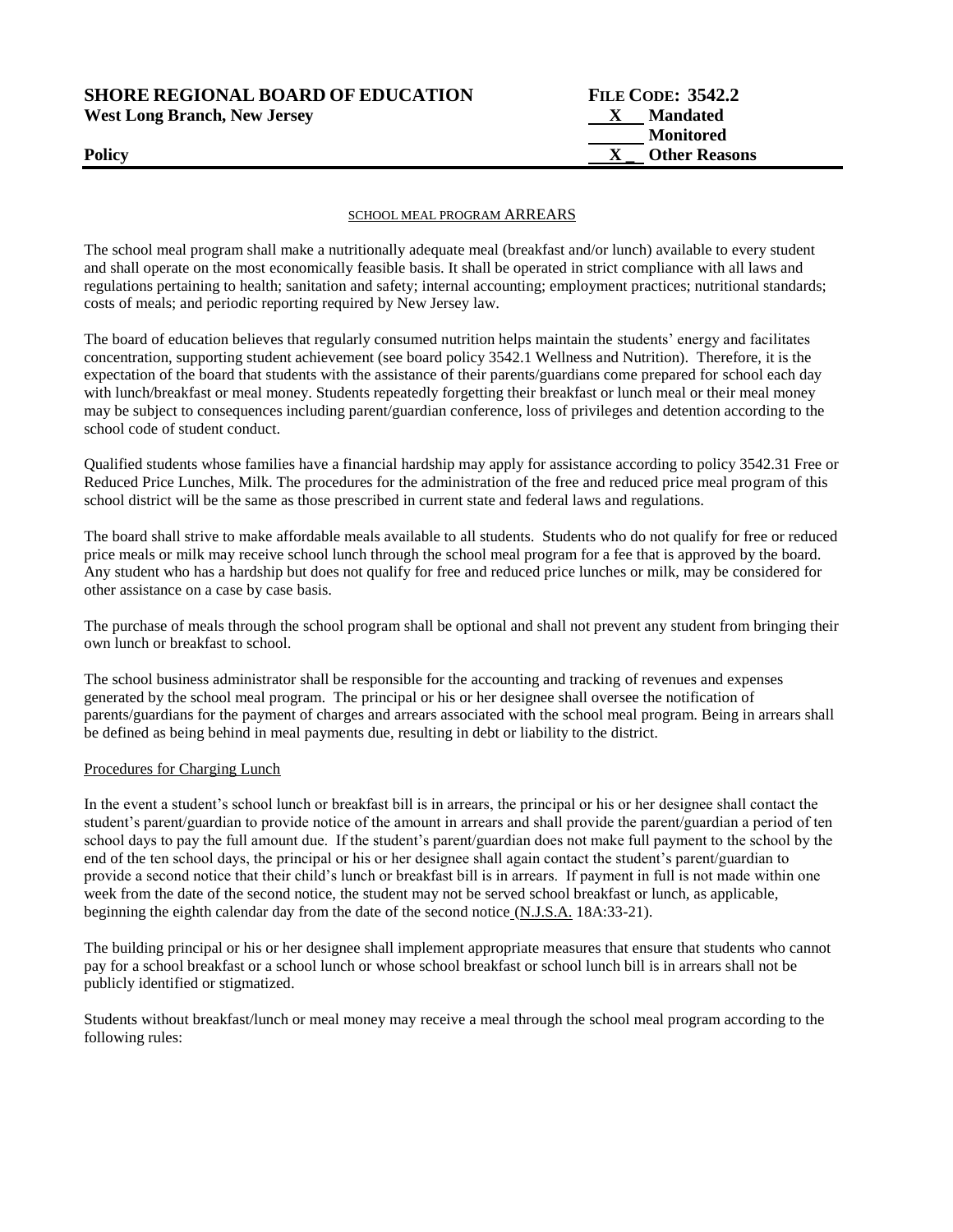# SCHOOL MEAL PROGRAM ARREARS (continued)

- A. Students without breakfast/lunch or meal money shall be allowed to select a meal from a limited menu not to exceed the reimbursable meal allowance and shall not be permitted ala carte items, or other food charges during the school day;
- B. Payment on the charge should be made by the student the following school day;
- C. The school business administrator shall notify the principal when the student has accumulated three (3) unpaid meal charges;
- D. The principal or his or her designee shall notify parents/guardians of the breakfast/lunch arrears. This shall constitute the first notification in accordance with law (N.J.S.A. 18A:33-21). The notification shall include:
	- 1. The board policy 3542.2 School Meal Program Arrears;
	- 2. The requirement that payment be made within ten school days;
	- 3. A statement of the meal charges, that includes instructions for payment;
	- 4. A description and price list for the school breakfast/lunch program;
	- 5. Information regarding participation in the federal free or reduced price lunches, milk program;
	- 6. A request to schedule a conference to investigate and address the problem and to ascertain to what degree the student is responsible or if there are mitigating circumstances or financial hardship that are contributing to the problem;
- E. Following the first notice the district shall continue to provide the student with a meal (lunch and/or breakfast). When payment is not received within ten school days following the first notice, the principal or his or her designee shall provide the second notification of the arrears. The second notice shall be mailed/emailed to the student and the parents/guardians and include:
	- 1. A statement that if payment in full is not made within one week from the date of the second notice, the student may not be served school breakfast or lunch, as applicable, beginning the eighth calendar day from the date of the second notice;
	- 2. The board policy 3542.2 School Meal Program Arrears;
	- 3. A statement of the meal charges, that includes instructions for payment;
	- 4. A request to schedule a conference with the principal to discuss the arrears;
	- 5. As necessary and appropriate notification that the district shall make a report to the Division of Child Protection and Permanence;
	- 6. As necessary and appropriate notification that the district will enforce collection efforts and related fees, including filing a cause of action in small claims court.
- F. Qualified students receiving assistance according to policy 3542.31 Free or Reduced Price Lunches, Milk who accumulate arrears shall continue to receive a meal not to exceed the reimbursable meal allowance regardless of a bill in arrears. The student shall not, however, be permitted ala carte items, or other food charges during the school day;
- G. Students found responsible for repeatedly forgetting breakfast/lunch or meal money shall be considered unprepared for school may be subject to consequences including loss of privileges and detention according to the school code of student conduct;
- H. A meal from a limited menu not to exceed the reimbursable meal allowance shall always be provided to students who do not have breakfast/lunch or meal money. The student shall not be permitted ala carte items, or other food charges during the school day.

Restrictions related to the purchase of ala carte items or other foods that are offered as part of the school meal program shall cease upon payment of the charges in arrears.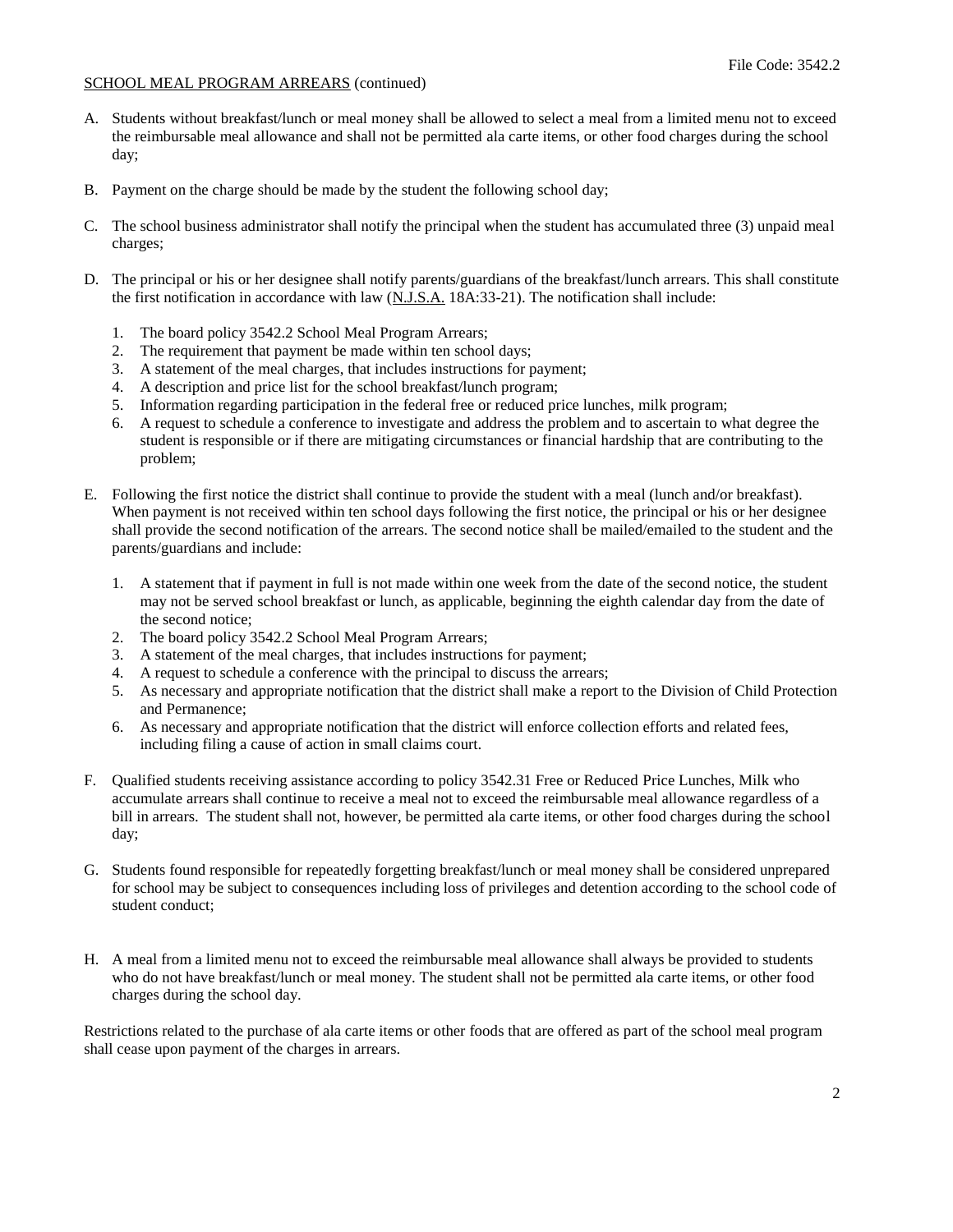# SCHOOL MEAL PROGRAM ARREARS (continued)

# Payment of Charges

The school business administrator shall be responsible for tracking and billing all lunch accounts in arrears. The following guidelines shall apply:

- A. Charges will show a negative account balance on the student's school meal program account, and billed, at a minimum, quarterly to the parent/guardian;
- B. Payments on charges shall be brought directly to the main office or mailed to the main office;
- C. The payment shall be recorded and a receipt generated and given or mailed in acknowledgement of payment received according to the established district business procedures.

# **Implementation**

The policy shall be communicated in writing at the start of the school year to the families of enrolled students and students whose families are transferring into the district. The policy may be distributed in writing, posted in the student handbook, and/or posted on the school and/or district website to meet this communication requirement.

The policy shall be reviewed regularly and updated as necessary.

Adopted: August 24, 2017

Key Words

School Lunch, Food Service, Nutrition, Wellness,

|                                                                                 | <b>Legal References:</b>                                                                             | N.J.S.A. 18A:11-1                  |                     | General mandatory powers and duties                              |
|---------------------------------------------------------------------------------|------------------------------------------------------------------------------------------------------|------------------------------------|---------------------|------------------------------------------------------------------|
|                                                                                 |                                                                                                      | N.J.S.A. 18A:18A-5                 |                     | Exceptions to requirement for advertising                        |
|                                                                                 |                                                                                                      | See particularly:                  |                     |                                                                  |
|                                                                                 |                                                                                                      | N.J.S.A. 18A:18A-5a(6)             |                     |                                                                  |
|                                                                                 |                                                                                                      | N.J.S.A. 18A:18A-6                 |                     | Standards for purchase of fresh milk; penalties; rules and       |
|                                                                                 |                                                                                                      |                                    |                     | regulations                                                      |
|                                                                                 |                                                                                                      | N.J.S.A. 18A:33-3                  |                     |                                                                  |
|                                                                                 |                                                                                                      | through -5 Cafeterias for students |                     |                                                                  |
|                                                                                 |                                                                                                      | N.J.S.A. 18A:33-21                 |                     | Schools meals, notification to parent of payment in arrears      |
|                                                                                 |                                                                                                      |                                    |                     | before denying to student                                        |
|                                                                                 |                                                                                                      | N.J.S.A. 18A:54-20                 |                     | Powers of board (county vocational schools)                      |
|                                                                                 |                                                                                                      | N.J.S.A. 18A:58-7.1                |                     |                                                                  |
|                                                                                 |                                                                                                      | through $-7.2$                     |                     | School lunch program                                             |
|                                                                                 |                                                                                                      | N.J.A.C. 2:36-1.1 et seq.          |                     | <b>Child Nutrition Programs</b>                                  |
|                                                                                 |                                                                                                      | N.J.A.C. 6A:23A-16.5               |                     | Supplies and equipment                                           |
|                                                                                 |                                                                                                      | N.J.A.C. 6A:30-1.1 et seq.         |                     | Evaluation of the Performance of School Districts                |
|                                                                                 |                                                                                                      |                                    |                     |                                                                  |
| Healthy, Hunger-Free Kids Act of 2010 (Section 143), P.L. 111-296; December 13, |                                                                                                      |                                    |                     |                                                                  |
|                                                                                 |                                                                                                      | 2010.                              |                     |                                                                  |
|                                                                                 |                                                                                                      |                                    |                     |                                                                  |
|                                                                                 | Federal policy guidance and resources guidance at https://www.fns.usda.gov/school-meals/policy. See: |                                    |                     |                                                                  |
|                                                                                 | SP 17-2014, January 22, 2014                                                                         |                                    |                     | Discretionary Elimination of Reduced Price Charges in the School |
|                                                                                 |                                                                                                      |                                    | <b>Meal Program</b> |                                                                  |
|                                                                                 |                                                                                                      |                                    |                     |                                                                  |

| SP 46-2016, July 8, 2016.   | Unpaid Meal Charges: Local Meal Charge Policies                     |
|-----------------------------|---------------------------------------------------------------------|
| SP 46-2016, July 8, 2016    | Unpaid Meal Charges: Clarification on Collection of Delinquent Meal |
|                             | Payments                                                            |
| SP 23-2017, March 23, 2017. | Unpaid Meal Charges: Guidance and O&A                               |